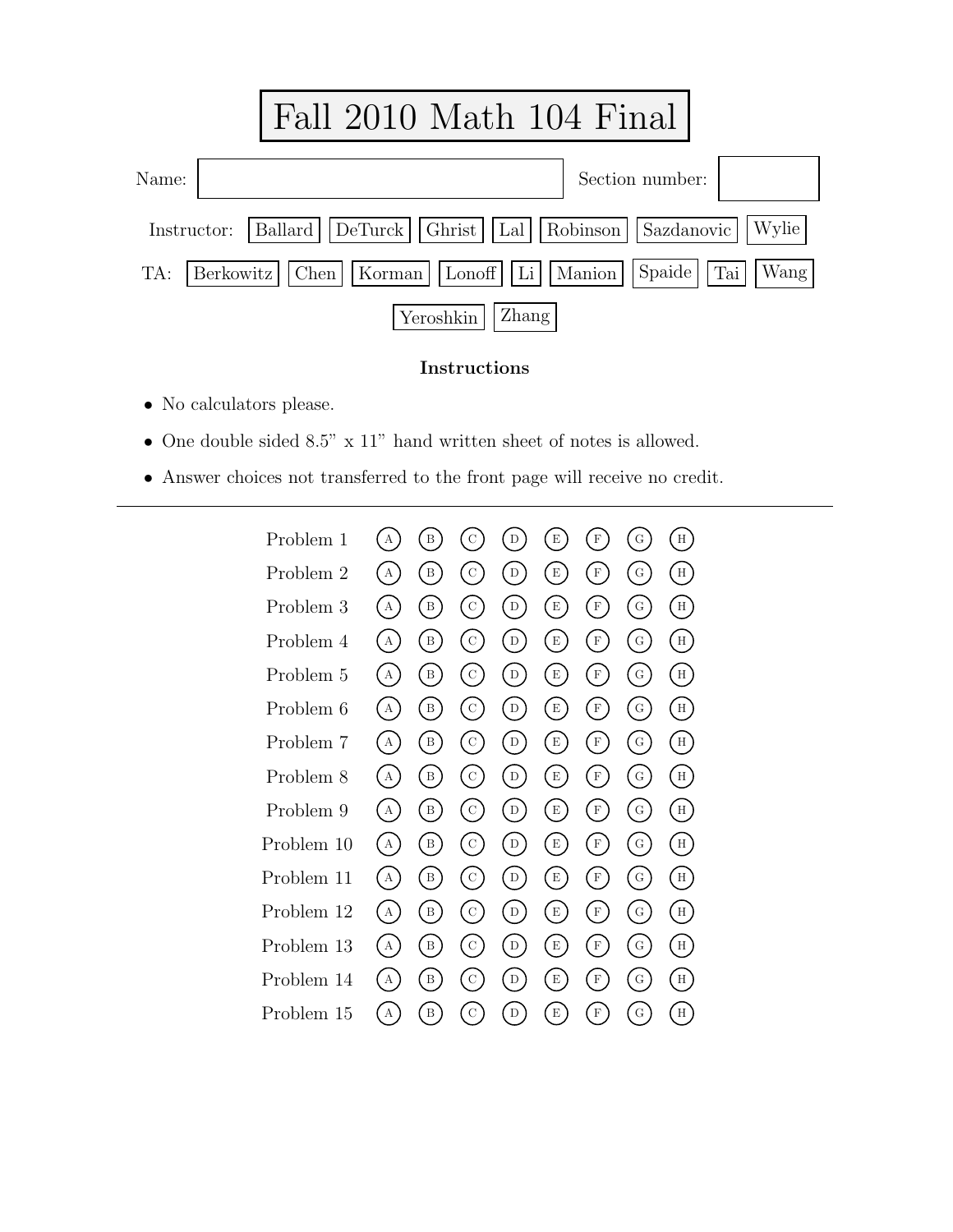Extra space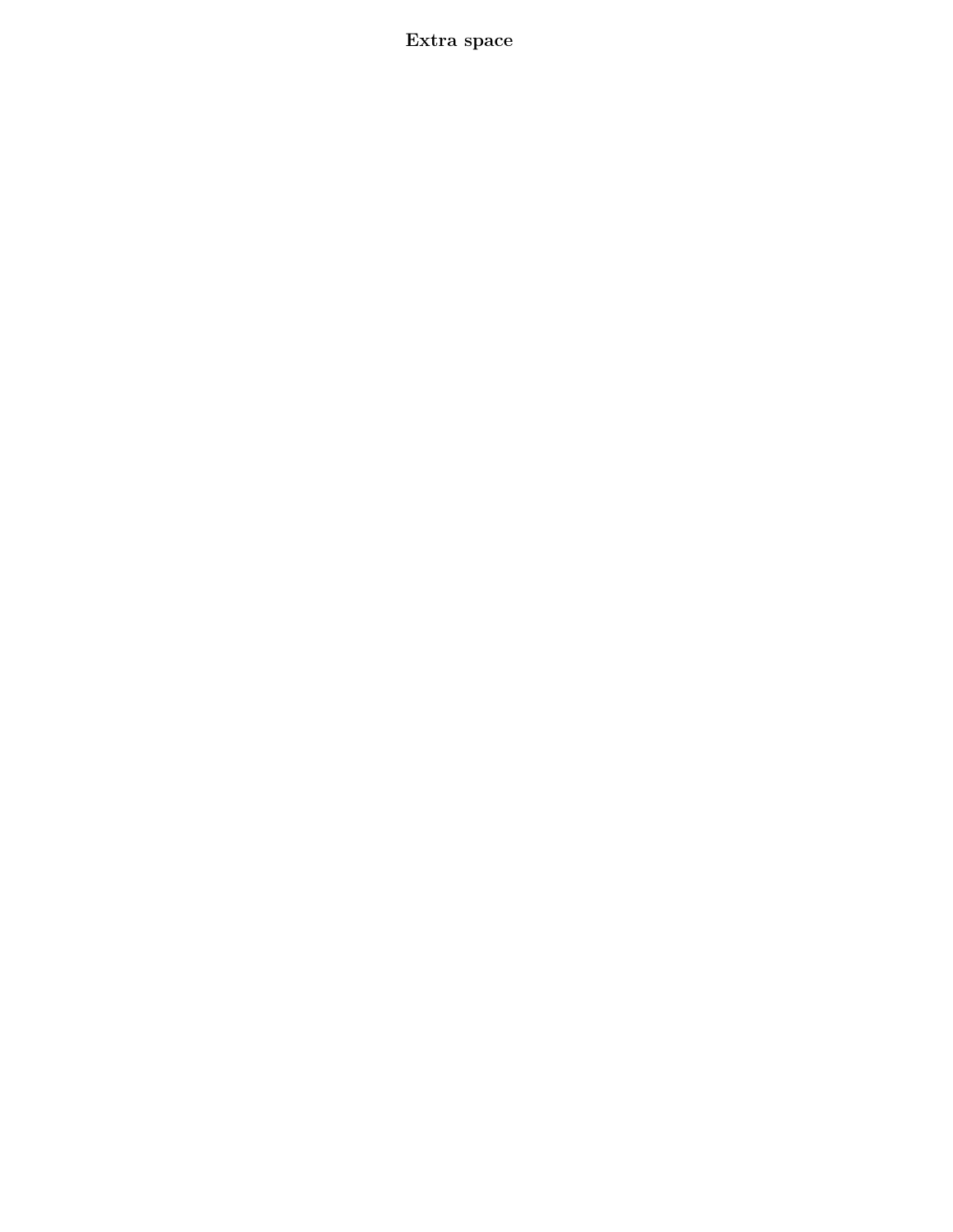1. Find the area bounded by the y-axis, the graph of  $y = e^x$  and the graph of  $y = xe^x$ .

(A) 1 (B) 2 (C)  $e-2$  (D)  $e$  (E)  $e+2$  (F)  $2e$  (G)  $e^2-e$  (H)  $3e-2$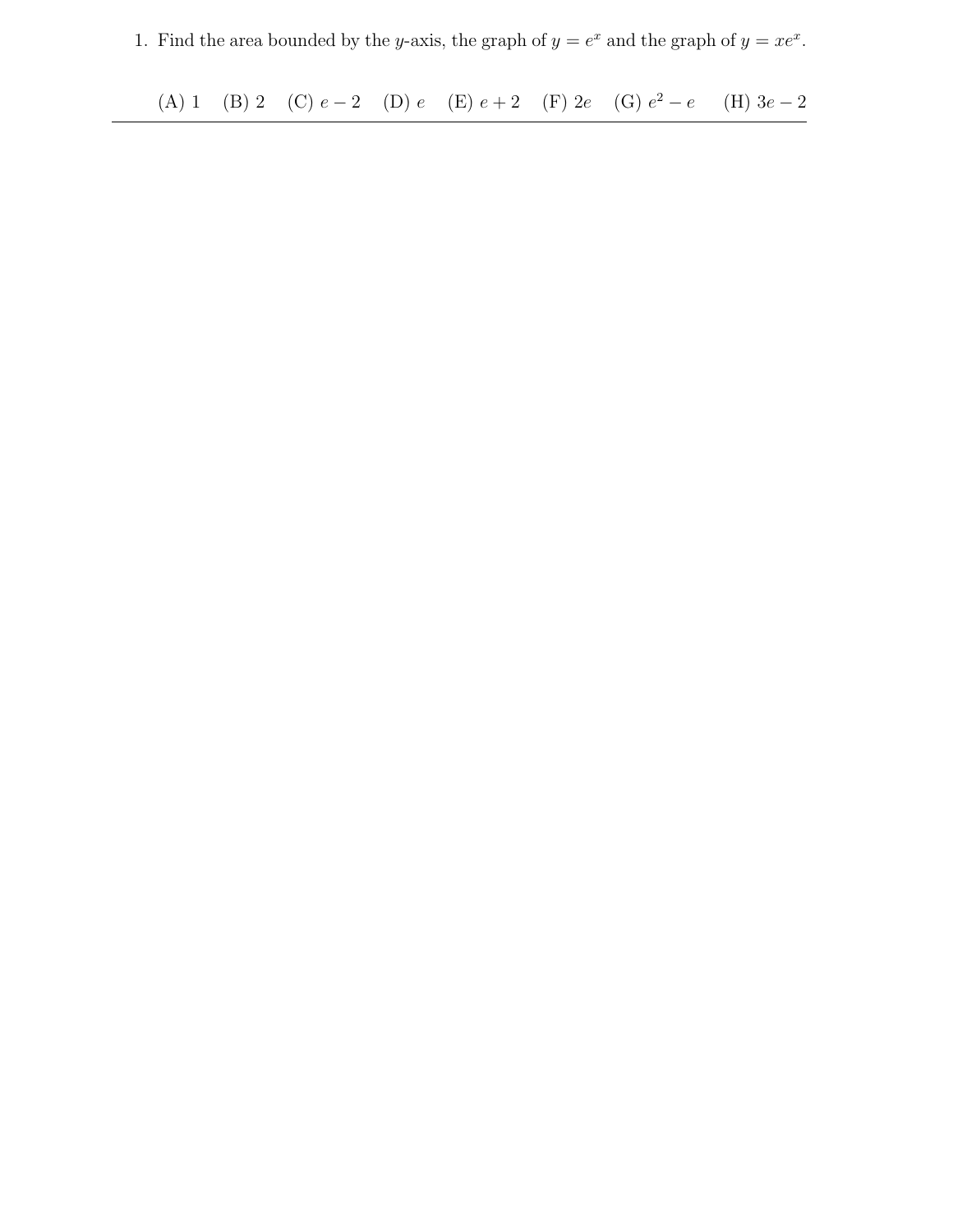2. Find the average value of the function  $\sin^3(x) \cos^2(x)$  over the interval  $[0, \pi]$ .

(A) 
$$
\frac{4}{15\pi}
$$
 (B)  $\frac{2}{\pi}$  (C)  $\frac{1}{8}$  (D)  $\frac{4}{35\pi}$  (E)  $-\frac{4}{15\pi}$  (F)  $\frac{1}{2\pi}$  (G)  $\frac{4}{15}$  (H)  $\frac{8}{\pi}$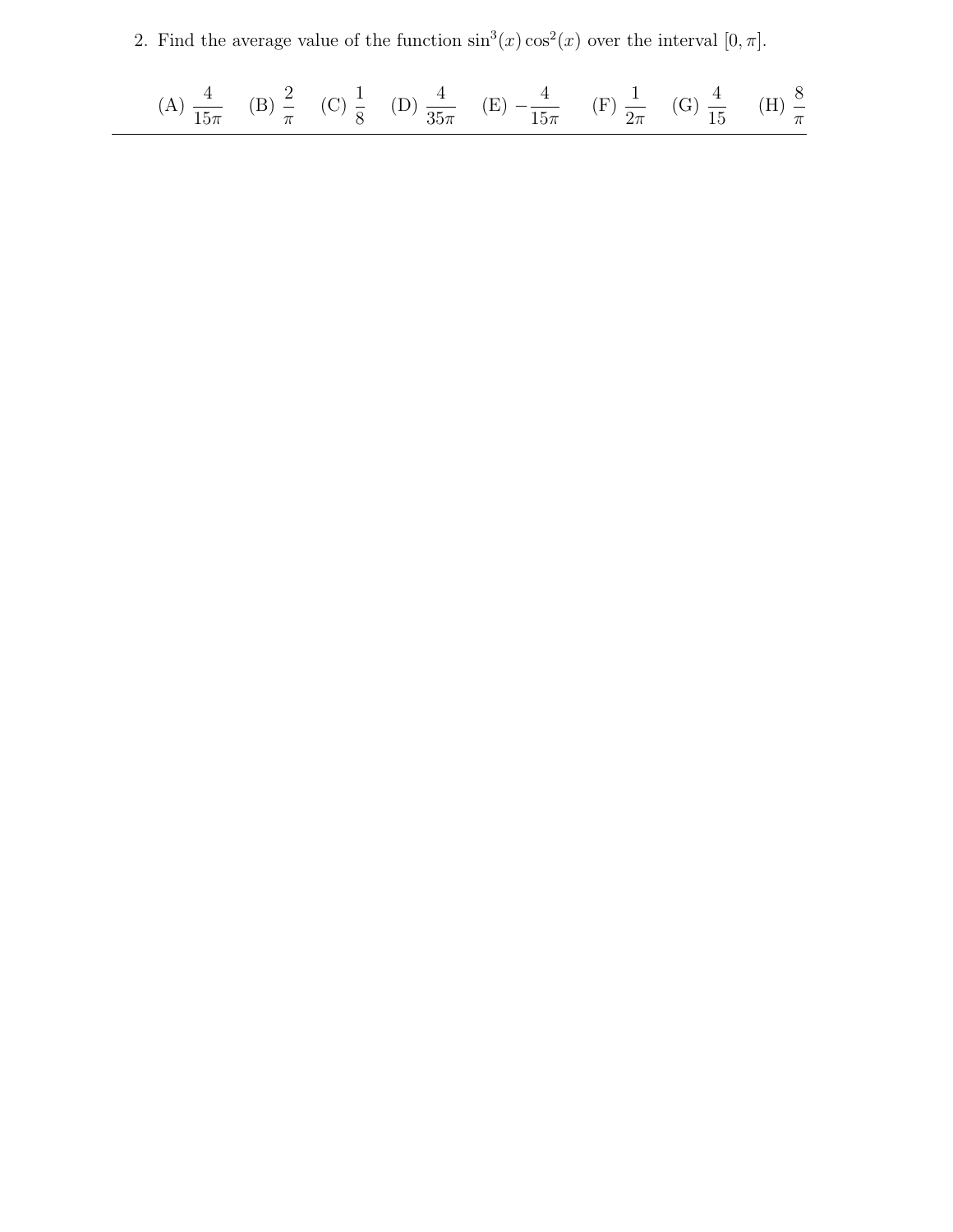3. Find the volume of the solid obtained by rotating the region bounded by the xaxis, the line  $y = 1$ , the curve  $y = \ln(x)$ , and the line  $x = 1/2$  about the y-axis.

(A) 
$$
\pi(e-2)
$$
 (B)  $2\pi \left(\frac{e^2}{4} - \frac{3}{4}\right)$  (C)  $2\pi \left(\frac{e^2}{4} + \frac{3}{4}\right)$  (D)  $\pi \left(\frac{1}{2}e^2 - \frac{3}{4}\right)$   
\n(E)  $\frac{\pi}{8}(4e^2 - 3 - 2\ln 2)$  (F)  $\pi \left(e - \frac{3}{2}\right)$  (G)  $\frac{e\pi}{2}$  (H)  $\pi \left(\frac{3}{4} + \frac{e^2}{2} - e\right)$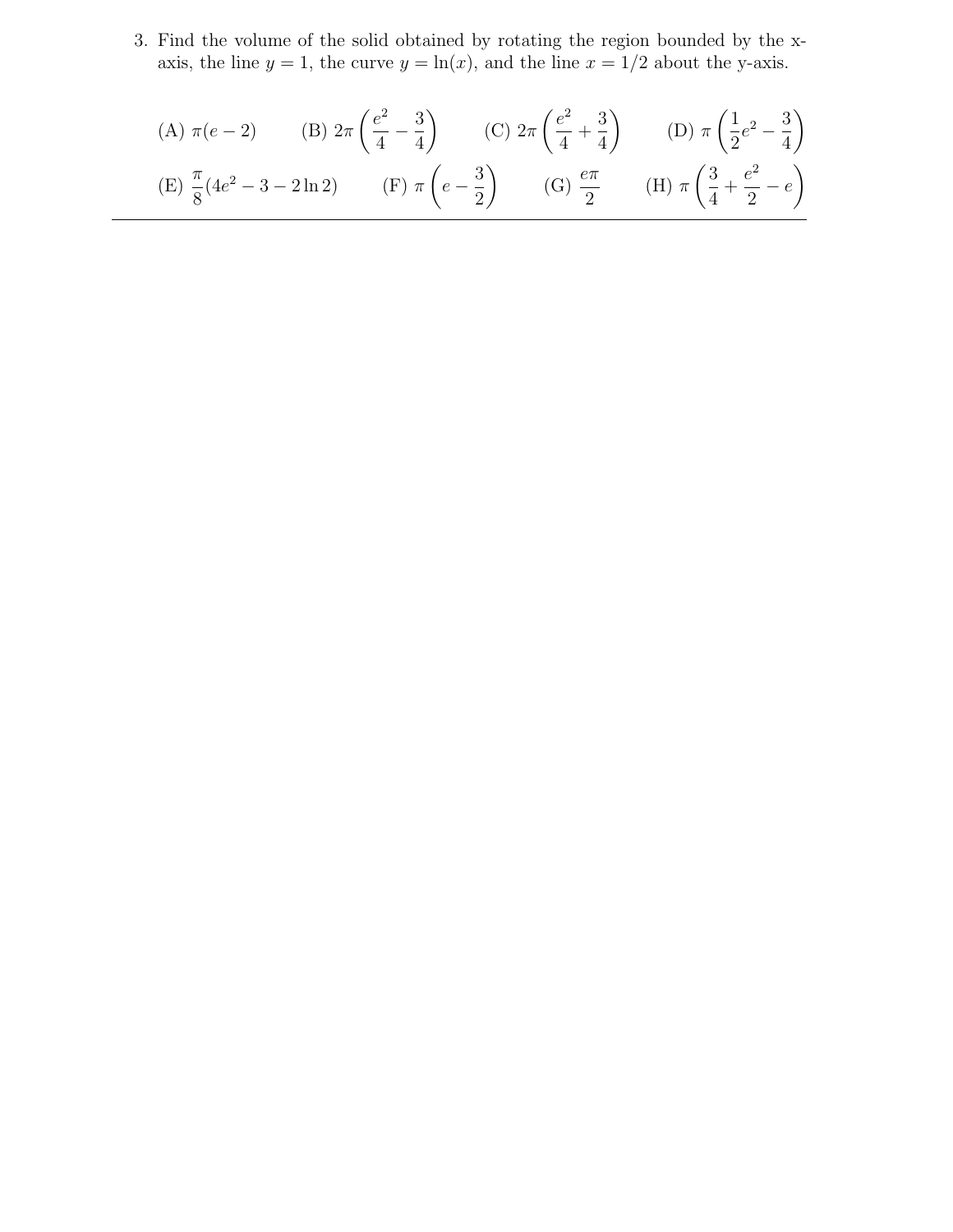4. Evaluate

$$
\int \frac{dx}{x^2 - 2x - 3}
$$

(A) 
$$
\frac{1}{\sqrt{3}} \arctan(\sqrt{3}x) + C
$$
  
\n(B)  $-\frac{1}{x} - \frac{1}{2} \ln(x) - \frac{x}{3} + C$   
\n(C)  $-\frac{1}{8} \left( \frac{1}{x+1} + \frac{1}{x-3} \right) + C$   
\n(D)  $\frac{1}{2} \ln|x-1| + C$   
\n(E)  $\frac{2}{3} \ln|x-3| + \ln|x-1| + C$   
\n(F)  $\frac{1}{3} \ln \left| \frac{x-1}{x-3} \right| + C$   
\n(G)  $-\frac{1}{(x-3)^2} + \frac{1}{(x+1)^2} + C$   
\n(H)  $\frac{1}{4} \ln \left| \frac{x-3}{x+1} \right| + C$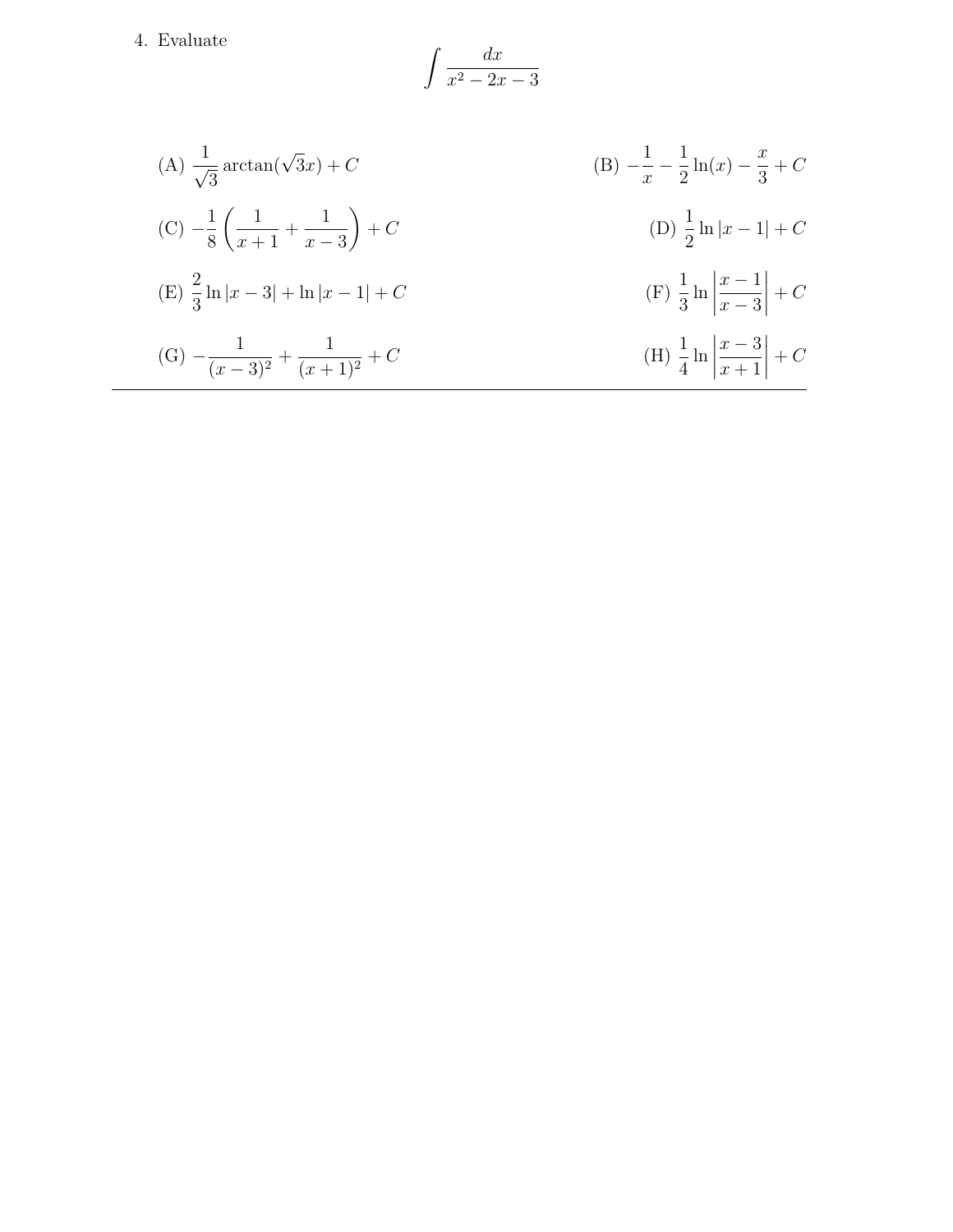|  | 5. Evaluate the integral: $\int_{-\infty}^{e^2} \frac{\ln x}{e} dx$ |  |  | $\overline{\sqrt{x}}$ |
|--|---------------------------------------------------------------------|--|--|-----------------------|
|--|---------------------------------------------------------------------|--|--|-----------------------|

| (A) $e-1$ | $(B)$ 2e            | (C) e               | (D) $\frac{4}{3}e$ |
|-----------|---------------------|---------------------|--------------------|
| (E) 4     | $(F)$ 4 - 4 $\ln 2$ | $(G)$ 4 + 4 $\ln 2$ | $(H)$ 4 $\ln 2$    |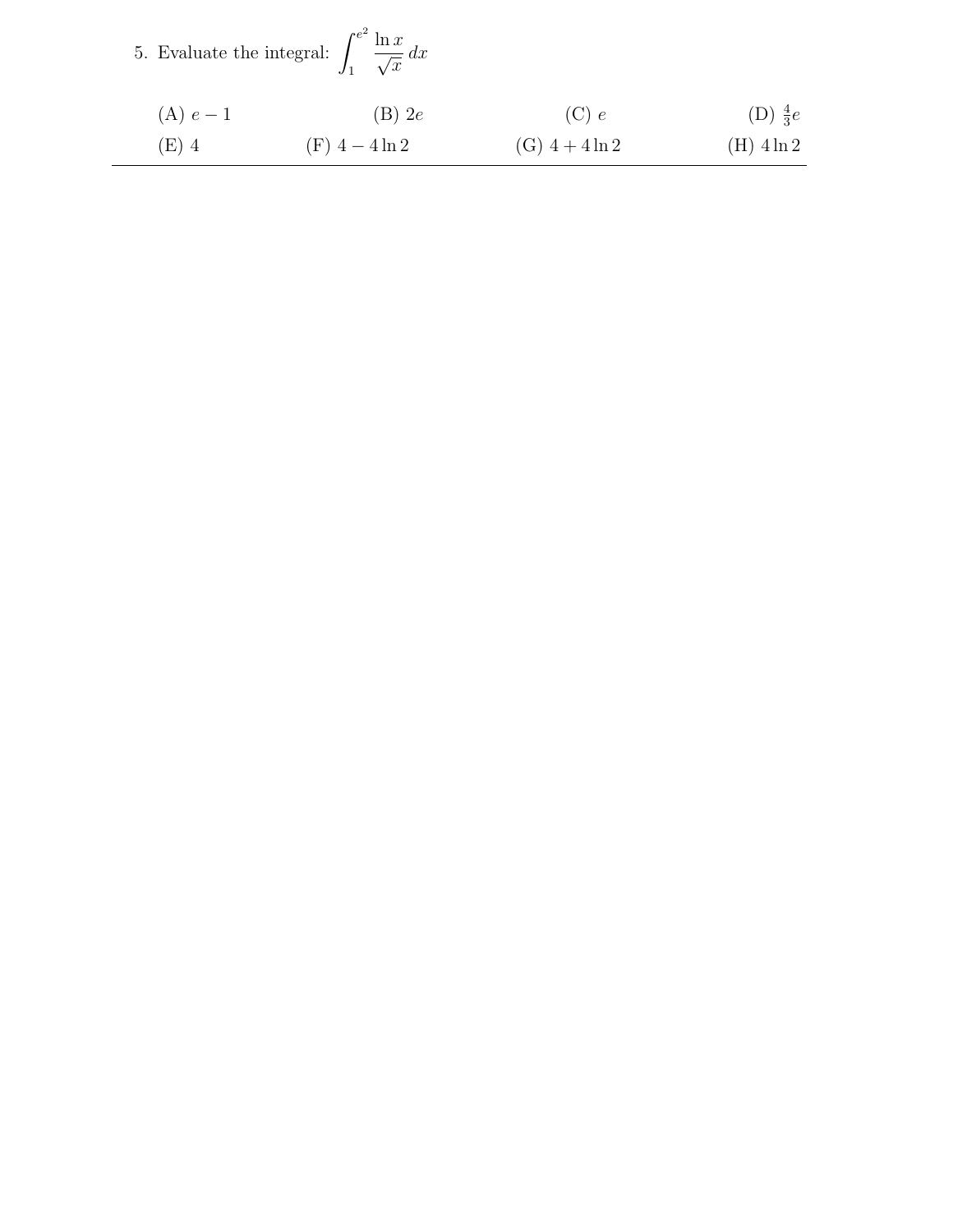## 6. Evaluate the integral

$$
\int_0^{\pi/6} \frac{\sqrt{\sin(x)}}{\tan(x)} dx
$$
\n(A)  $\frac{1}{\sqrt{2}}$ \n(B)  $-\sqrt{2}$ \n(C)  $\sqrt{2}$ \n(D)  $\sqrt{2} - 2$ \n(E)  $\frac{3}{\sqrt{2}}$ \n(F)  $-\frac{1}{\sqrt{2}}$ \n(G)  $\frac{\sqrt{3}}{\sqrt{2}} - 2$ \n(H) The integral diverges.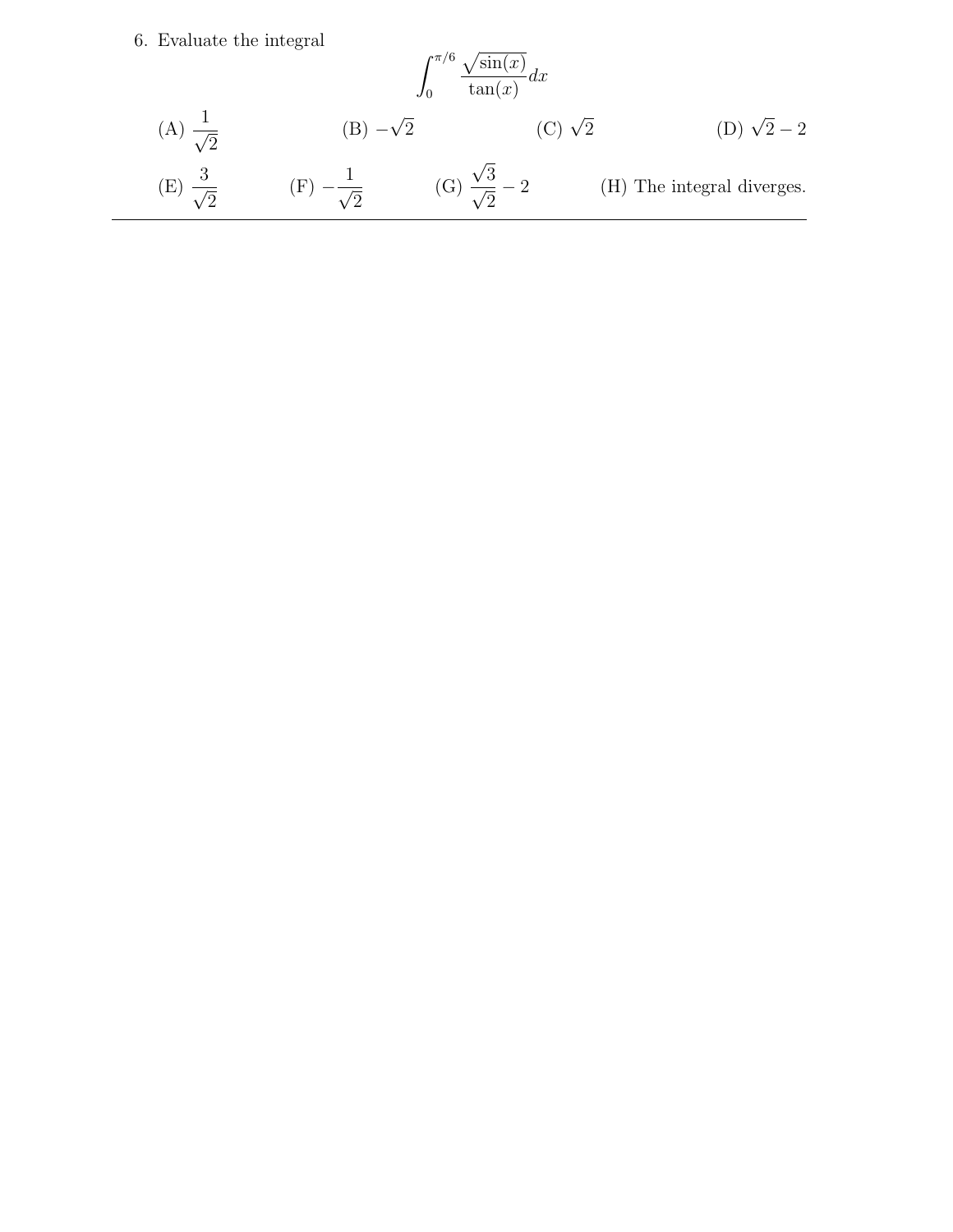| 7. What is the arclength of the part of the curve $y = \frac{1}{12}e^x + 3e^{-x}$ for $\ln 2 \le x \le \ln 4$ ?                         |  |  |  |  |
|-----------------------------------------------------------------------------------------------------------------------------------------|--|--|--|--|
| (A) $\frac{5}{12}$ (B) $\frac{1}{2}$ (C) $\frac{7}{12}$ (D) $\frac{2}{3}$ (E) $\frac{3}{4}$ (F) $\frac{5}{6}$ (G) $\frac{11}{12}$ (H) 1 |  |  |  |  |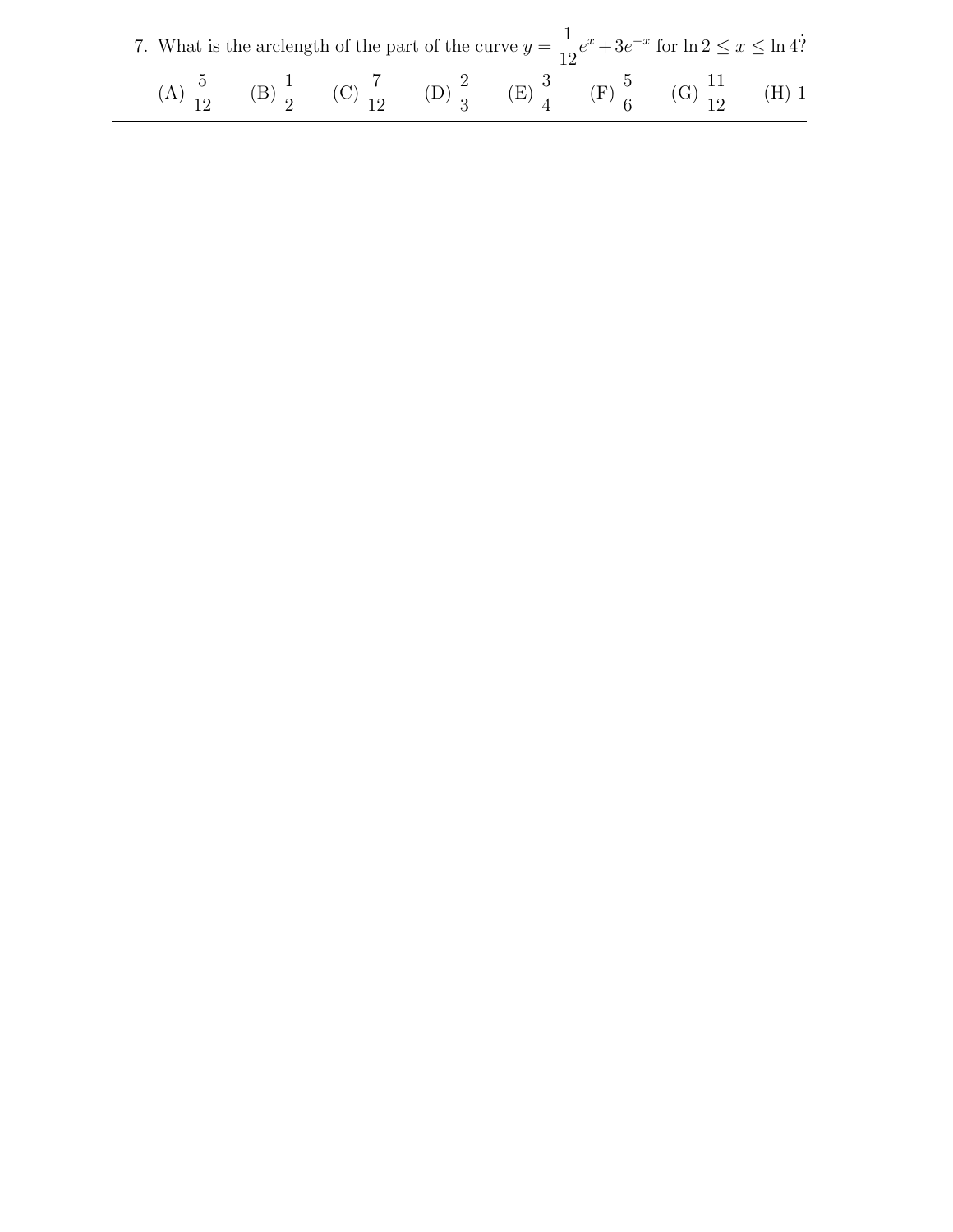8. Find the solution to the initial-value problem

$$
\frac{dy}{dx} = \frac{e^{-\sqrt{x}}}{y^2\sqrt{x}} \qquad y(0) = 3.
$$

| (A) $y = (33 - 6e^{-\sqrt{x}})^{1/3}$           | (B) $y = (45 - 18e^{-\sqrt{x}})^{1/3}$           |
|-------------------------------------------------|--------------------------------------------------|
| (C) $y = (9 + 18e^{-\sqrt{x}})^{1/3}$           | (D) $y = (30 - 3e^{-\sqrt{x}})^{1/3}$            |
| (E) $y = \frac{1}{(2 - e^{-\sqrt{x}})^{1/3}}$   | (F) $y = \frac{1}{(45 - 18e^{-\sqrt{x}})^{1/3}}$ |
| (G) $y = \frac{6}{(9 + 18e^{-\sqrt{x}})^{1/3}}$ | (H) $y = \frac{3}{(9 - 8e^{-\sqrt{x}})^{1/3}}$   |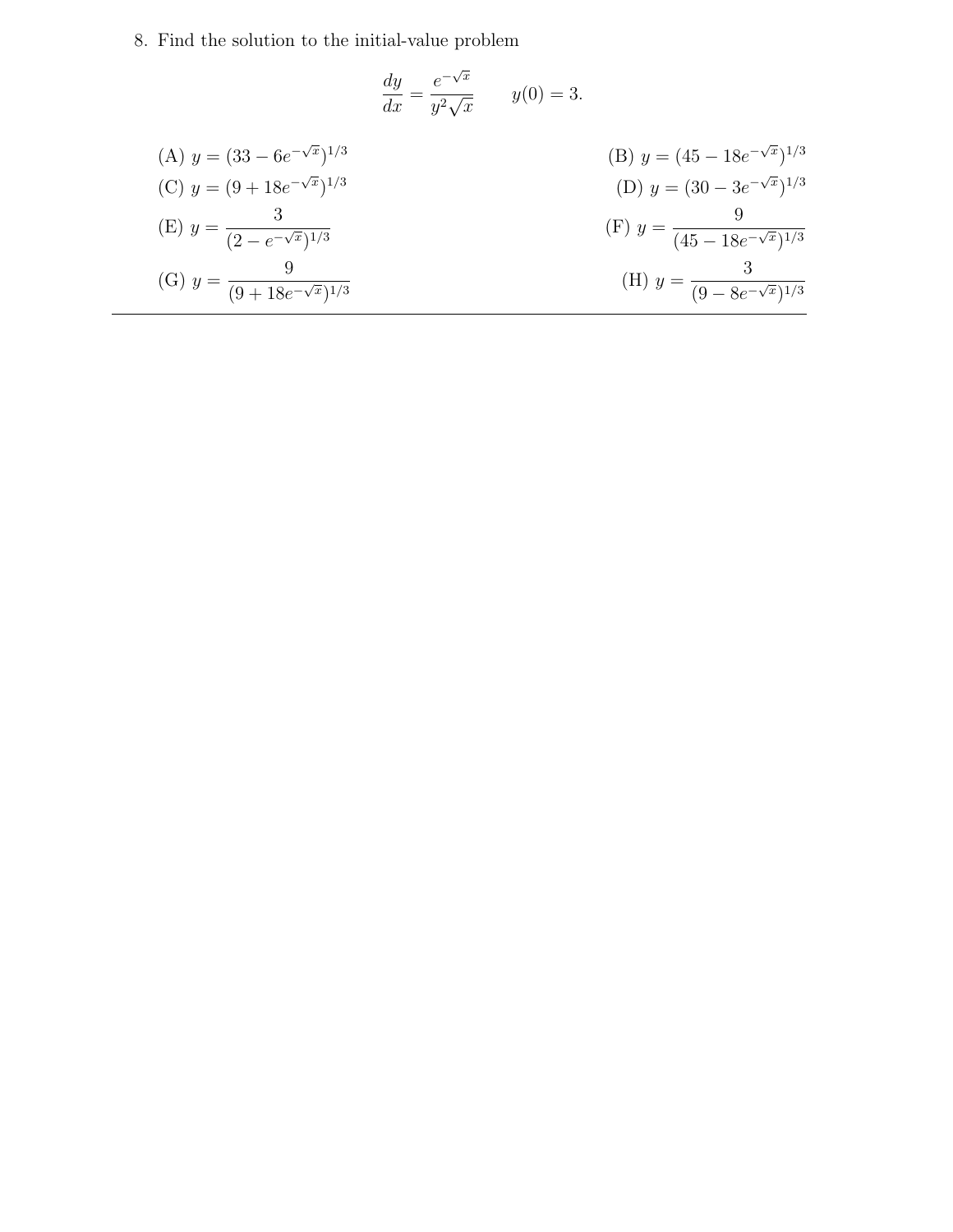9. In a certain chemical reaction, the amount A of reactant decreases at a rate proportional to  $A^2$ . That is

$$
\frac{dA}{dt} = -kA^2
$$

for some positive constant  $k$ . If there are 4 grams of the reactant present at time  $t = 0$ , and there are 2 grams of it present at time  $t = 10$  seconds, at what time will there be 1 gram of the reactant present?

(A)  $t = 15$  seconds (B)  $t = 20$  seconds (C)  $t = 25$  seconds (D)  $t = 30$  seconds (E)  $t = 45$  seconds (F)  $t = 60$  seconds (G)  $t = 90$  seconds (H)  $t = 100$  seconds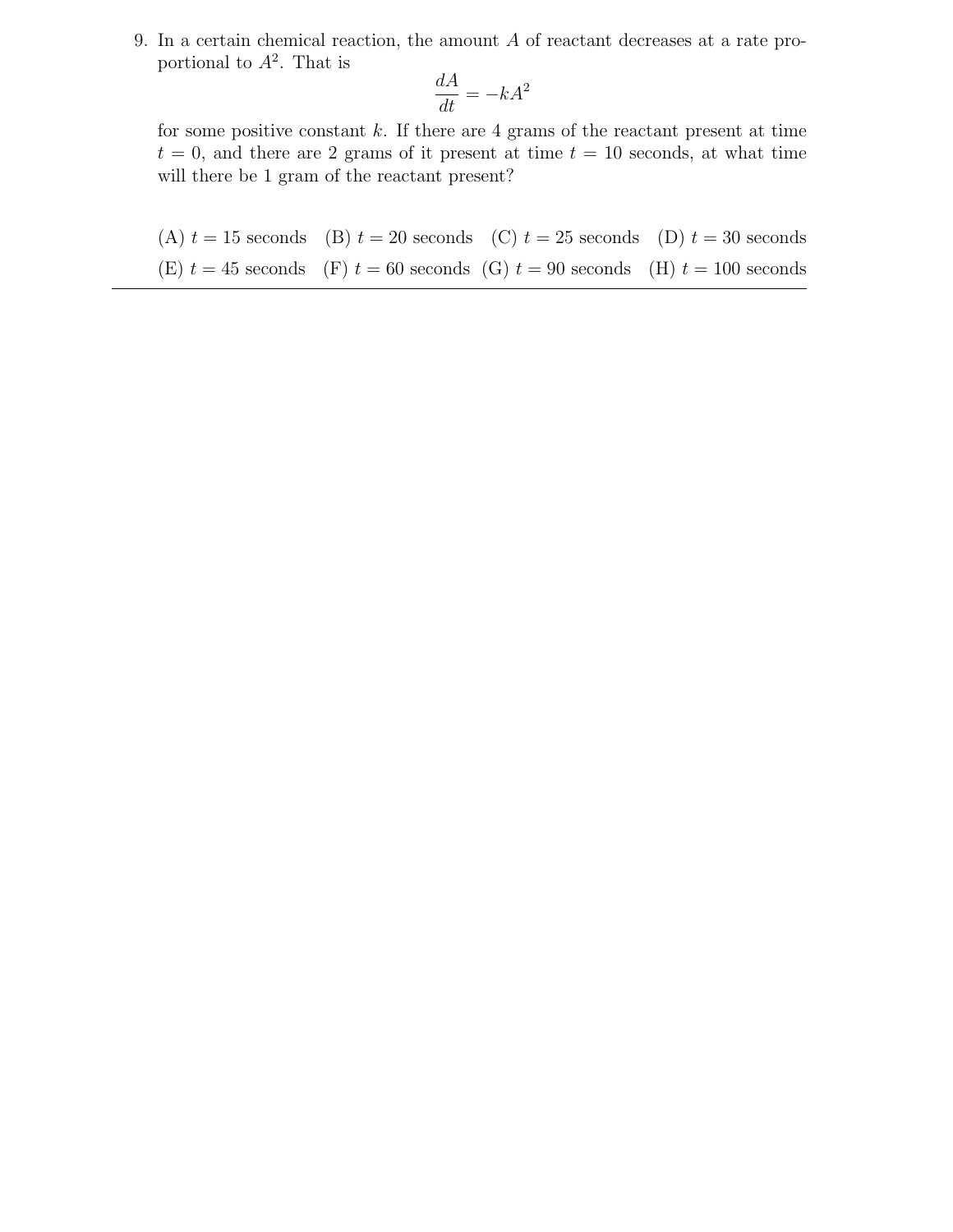10. Which statement is true for

(I) 
$$
\sum_{n=1}^{\infty} e^n
$$
 (II)  $\sum_{n=1}^{\infty} \frac{1}{n^e}$  (III)  $\sum_{n=1}^{\infty} \frac{(n!)^2}{(2n)!}$  (IV)  $\sum_{n=1}^{\infty} \frac{n^2}{n^2+1}$ .

- (A) All four series converge. (B) None of the series converge. (C) Only (I) and (II) converge. (D) Only (I) and (III) converge. (E) Only (I) and (IV) converge. (F) Only (II) and (III) converge.
- 
- 
- (G) Only (II) and (IV) converge. (H) Only (III) and (IV) converge.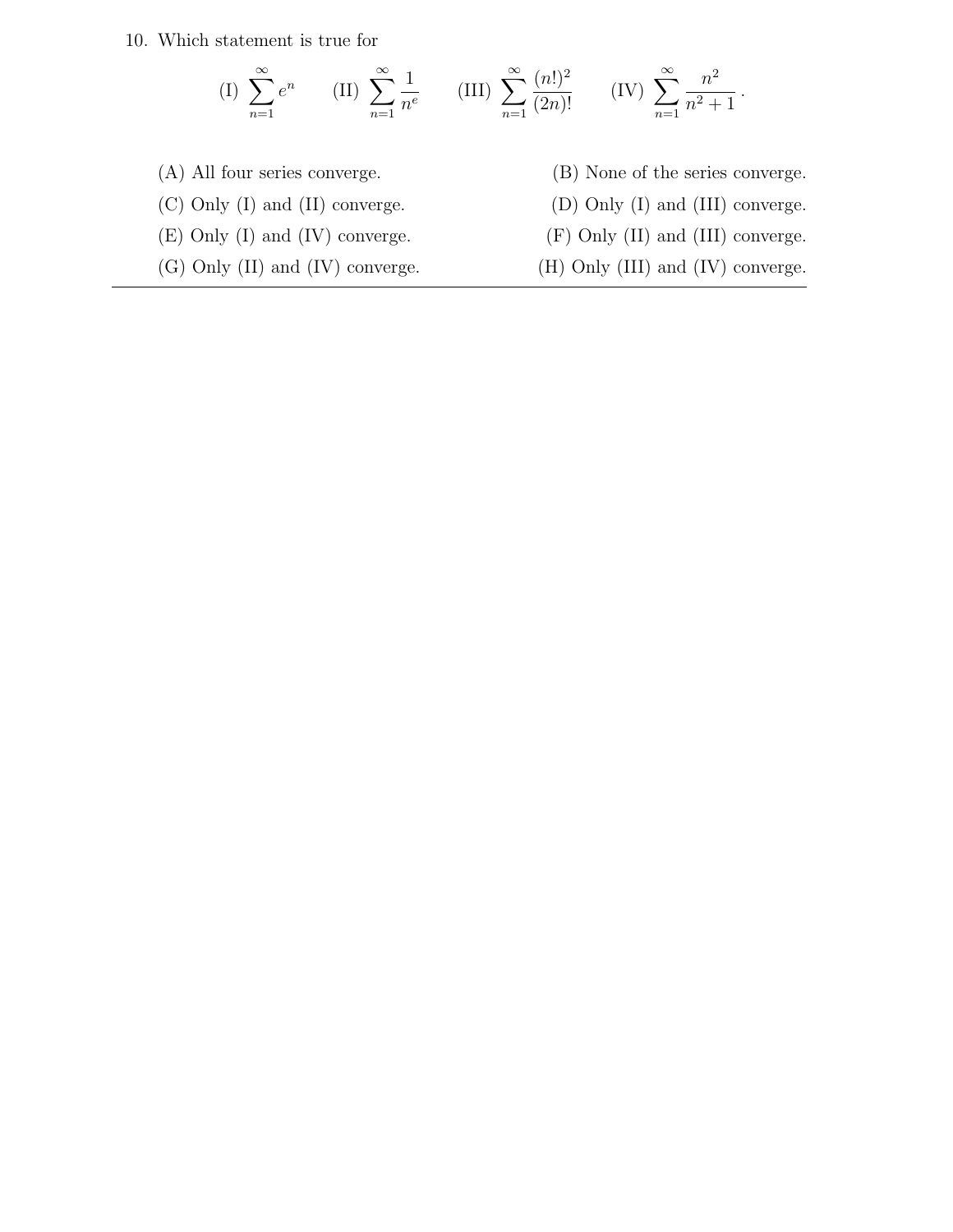11. Find the value of b for which

(A) 
$$
e \ln\left(\frac{1}{9}\right)
$$
 (B)  $\ln\left(\frac{1}{9}\right)$  (C)  $\frac{-1}{9}$  (D)  $\frac{-e}{9}$   
(E)  $\ln\left(\frac{8}{9}\right)$  (F)  $\ln\left(\frac{9}{10}\right)$  (G)  $\ln\left(\frac{10}{9}\right)$  (H)  $\ln(10)$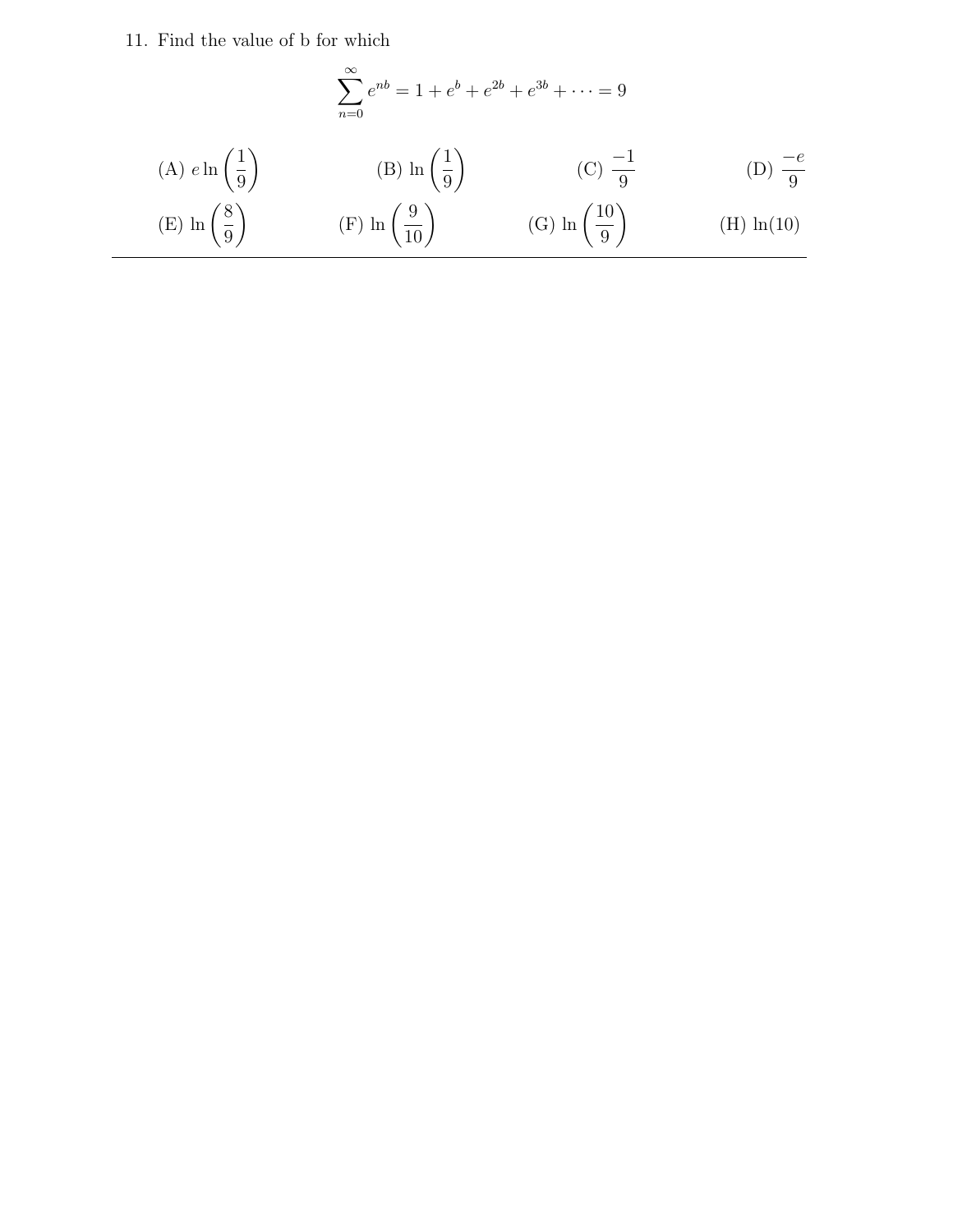12. Find the interval of convergence of the power series

$$
\sum_{n=0}^{\infty} \frac{(x-1)^n}{2^n n}
$$

(A) 
$$
[-1,3]
$$
  
\n(B)  $[-1,3)$   
\n(C)  $(-1,3]$   
\n(D)  $(-1,3)$   
\n(E)  $[1/2,3/2]$   
\n(F)  $[1/2,3/2)$   
\n(G)  $(1/2,3/2)$   
\n(H)  $(1/2,3/2)$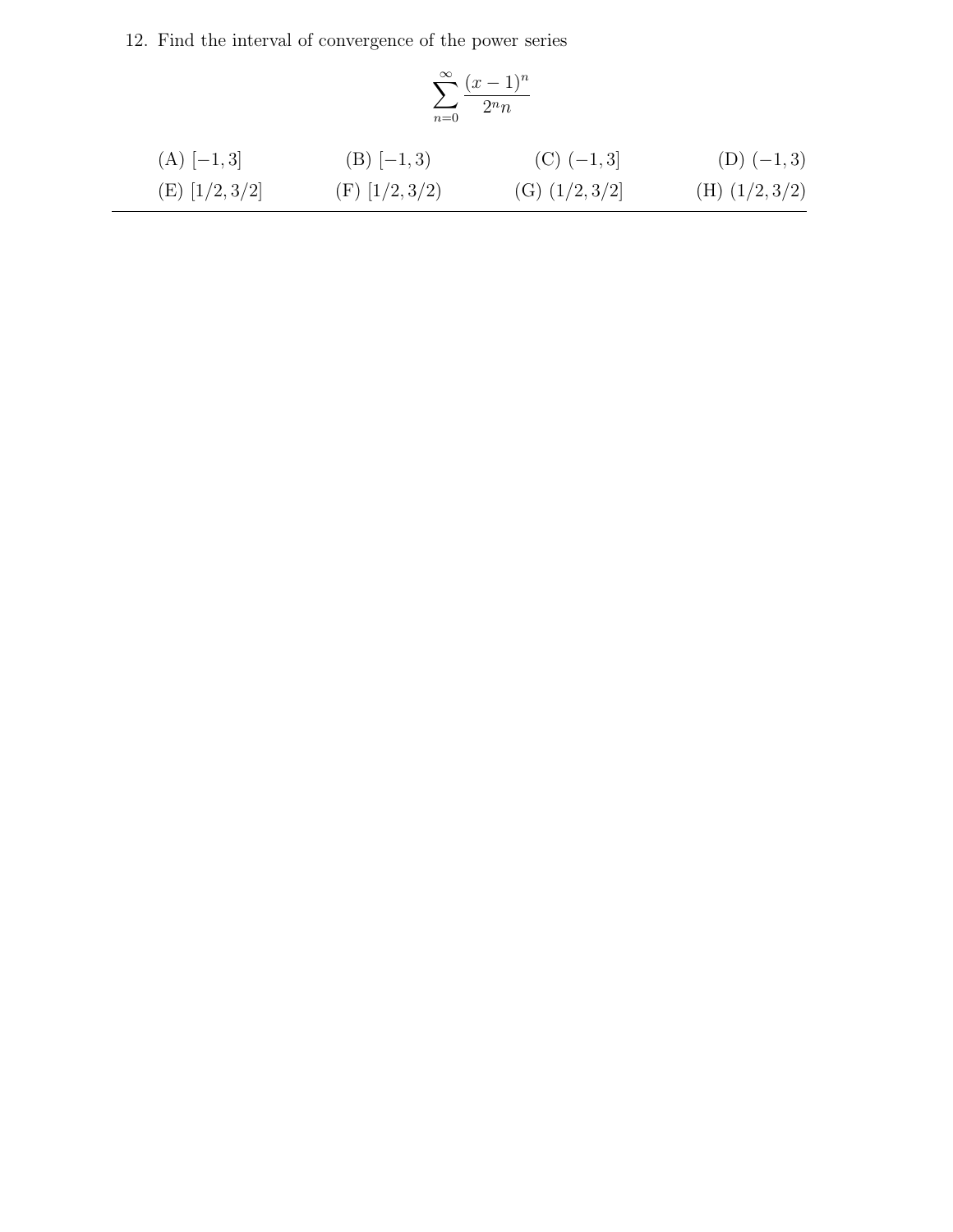13. Compute the Maclaurin series (i.e., the Taylor series about 0) of

$$
f(x) = x2 + \arcsin(x) = \sum_{n=0}^{\infty} a_n x^n = a_0 + a_1 x + a_2 x^2 + \cdots
$$

up to and including terms of order two. Then: evaluate  $a_0^2 + a_1^2 + a_2^2$ .

(Hint: 
$$
\frac{d}{dx} \arcsin(x) = \frac{1}{\sqrt{1 - x^2}}
$$
.)  
\n(A) 0 (B) 1 (C) 2 (D)  $\frac{9}{4}$  (E) 3 (F)  $\frac{13}{4}$  (G) 4 (H) 5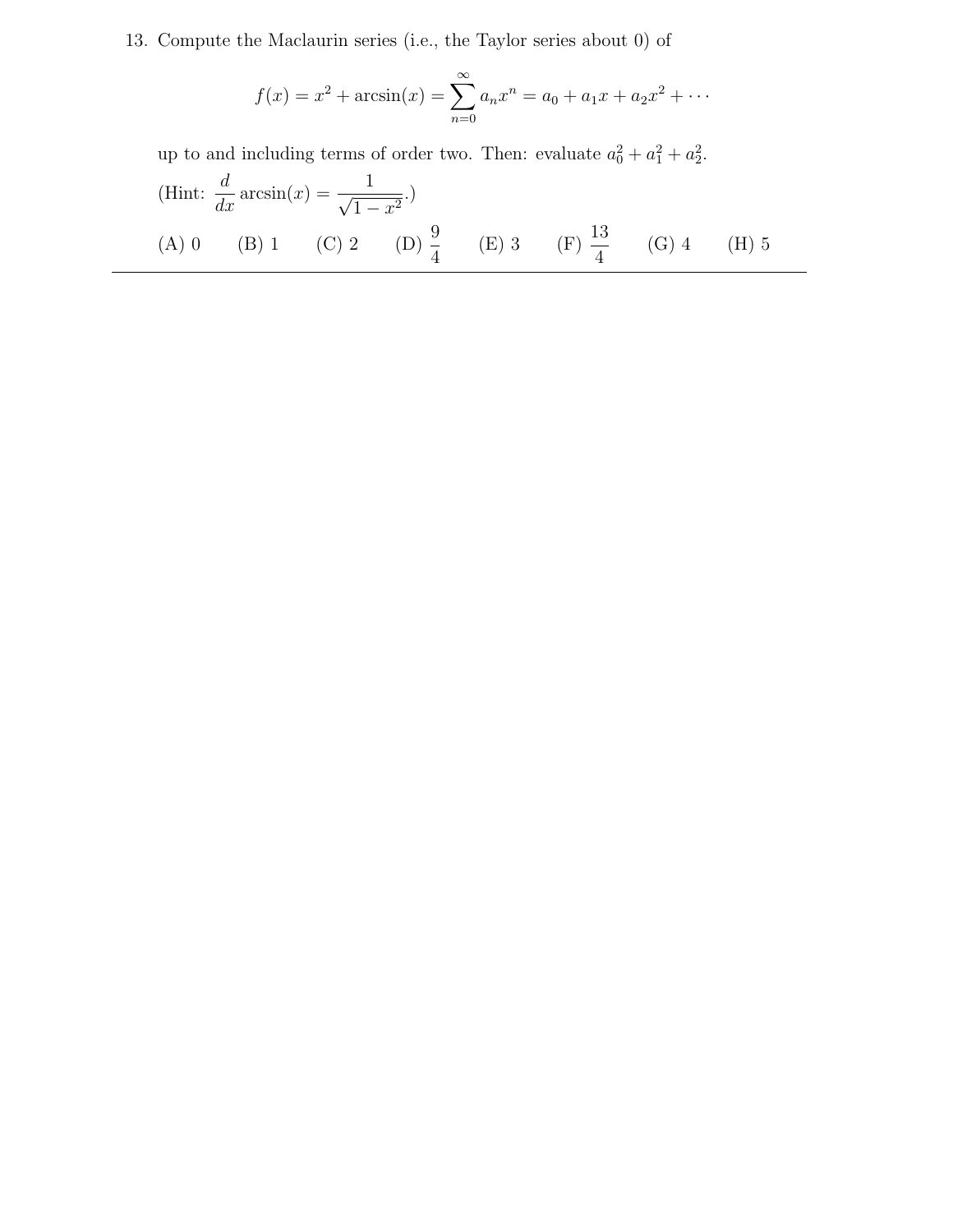14. Which of the following approximates the integral

$$
\int_0^1 \frac{-1 + \cos t}{t^2} dt
$$

to within 0.01?

(A) 
$$
\frac{1}{3600}
$$
 (B)  $-1 - \sin(1)$  (C)  $1 - \cos(1)$  (D)  $-\frac{1}{3}(1 + \sin(1))$   
\n(E)  $-\frac{1}{3}$  (F)  $-\frac{1}{2}$  (G)  $\frac{1}{2}$  (H)  $-\frac{35}{72}$